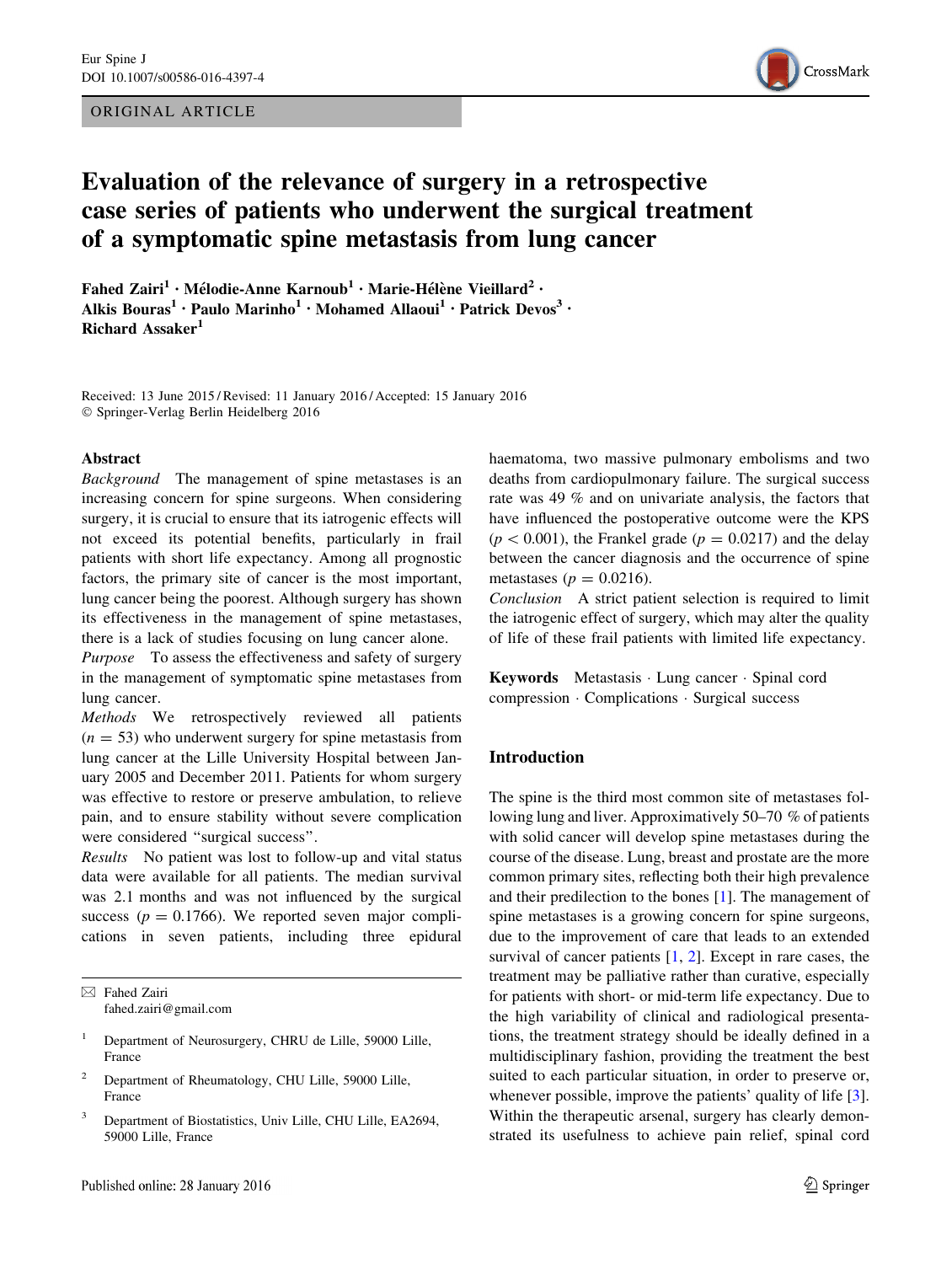decompression and to ensure stabilization of the involved vertebrae [[3](#page-6-0), [4\]](#page-6-0). However, surgery is associated with high morbidity and complication rates, especially in patients with numerous neoplasm-associated comorbidities, which can delay the initiation of adjuvant therapy and affect the patient outcome. This consideration is particularly true for patients with a limited life expectancy for whom the drawbacks of surgical treatment are likely to exceed its potential benefits [\[5](#page-6-0), [6\]](#page-6-0). Thus, it is essential to better assess the patients' life expectancy, when considering surgery for spine metastases. The Tokuhashi score [[7\]](#page-6-0), which is the most widely used, takes into consideration six parameters such as general condition, severity of palsy, number of spine metastases, number of extraspinal bone metastases and metastases to major internal organs. Among all, the primary site of cancer is the most important prognostic factor, lung cancer being the poorest. Many other scoring systems have been proposed; all reported that the prognosis of spine metastases from lung cancer was poor [[8\]](#page-6-0). Although surgery has shown its effectiveness in the management of spine metastases, there is a lack of studies focusing on lung cancer alone. Therefore, benefits of surgical management for spine metastases from lung cancer remain unclear.

# Methods

## Inclusion criteria

Using the coding process, we reviewed the medical records of the 523 patients who underwent surgery for the treatment of a spinal tumor in the Lille University Hospital between January 2005 and December 2011. We excluded patients who underwent excisional surgery for a solitary spine metastasis or for a primitive spine tumor. In total, 450 patients underwent a palliative surgery for symptomatic thoracolumbar spine metastases. Primary cancer was the lung in 53 patients who were included in this study.

# Data collection

Age, sex, Karnofsky Performance Status (KPS), clinical signs, radiological findings, histopathological results and the delay between the lung cancer diagnosis and the occurrence of spine metastases have been systematically recorded in the medical records. Preoperative pain and neurological status were, respectively, measured using the VAS scale and the Frankel grade [\[9](#page-6-0)]. The revised Tokuhashi score [\[7](#page-6-0)] and the Spinal Instability Neoplasic score [\[10\]](#page-6-0) were retrospectively measured (Table [1\)](#page-2-0). Operative parameters (blood loss, operative time), length of hospital stay and the ability for the patient to leave the hospital were also reported.

### Outcomes measure

We investigated whether surgery was safe and effective to preserve or restore patient autonomy, relieve pain and provide spine stability.

- Functional outcome: we measured the Frankel grade preoperatively, at discharge and at 1 month. Patients, whose surgery succeeded in restoring and/or preserving their autonomy durably (Frankel D/E), were considered as good results.
- Pain: we measured pain (back and radicular) preoperatively, postoperatively and at 1 month. Patients, who experienced a decrease in VAS of at least two points without increase of pain medication, were considered as good results.
- Spine stability: we assessed whether surgery was effective to preserve or restore stability, enabling patients to stand without brace. We considered as good results patients who harbored overt instability, for whom surgery has achieved effective stabilization. Patients with posterior epidural involvement, who underwent a single laminectomy, were also considered as good results if surgery has not led to iatrogenic instability and if the patient has not experienced further instability from tumor progression.
- Complications: complications have been carefully addressed and classified using the Clavien-Dindo classification [\[11](#page-6-0)]. Complications equal or superior to grade IIIb were considered as severe (Table [2](#page-2-0)).

## Statistical analysis

First, descriptive analyses have been performed. Numerical parameters have been described as mean and standard deviations, categorical parameters as frequencies. Then, bivariate analysis has been realized: comparisons of numerical parameters, according to success, were performed using the Wilcoxon non-parametric test, comparisons of frequencies using the Chi square or Fisher exact test.

Survival estimates have been computed using the Kaplan–Meier method. Comparison of survival curves has been performed using the log-rank test.

Statistical analyses have been performed using the SAS V9.4 software (SAS Institute, Cary, NC, USA).

# Results

No patient was lost to follow-up and vital status data were available for all patients.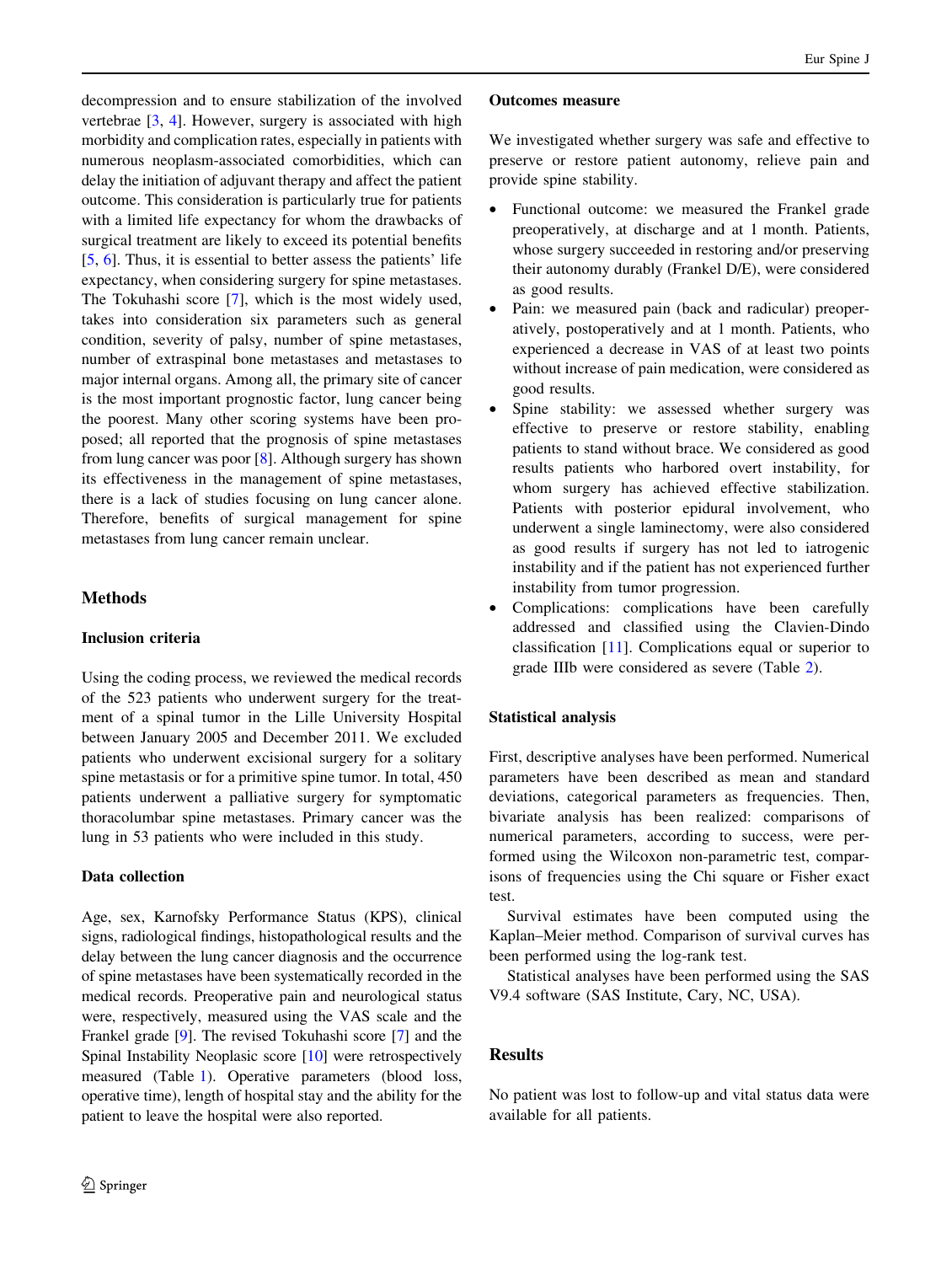#### <span id="page-2-0"></span>Table 1 Main classifications

| Type                                                  | Definition                                                                             |              |  |
|-------------------------------------------------------|----------------------------------------------------------------------------------------|--------------|--|
| a: Frankel classification                             |                                                                                        |              |  |
| A                                                     | Complete: no motor or sensory function                                                 |              |  |
| B                                                     | Incomplete: sensory present, motor<br>function absent                                  |              |  |
| C                                                     | Incomplete: sensory present, motor function<br>present but not useful (grade 2 or 3/5) |              |  |
| D                                                     | Incomplete: sensory present, motor function<br>present and useful (grade 4/5)          |              |  |
| Е                                                     | Normal sensory and motor function                                                      |              |  |
| Characteristic                                        |                                                                                        | Score        |  |
| b: Tokuhashi scoring system <sup>a-c</sup>            |                                                                                        |              |  |
| General condition (Karnofsky)                         |                                                                                        |              |  |
| Poor $(10-40\%$                                       |                                                                                        | 0            |  |
| Moderate $(50-70\%)$                                  |                                                                                        | 1            |  |
| Good $(80-100\% )$                                    |                                                                                        | 2            |  |
| Number of extra spinal bone metastases                |                                                                                        |              |  |
| >2                                                    |                                                                                        | 0            |  |
| $1 - 2$                                               |                                                                                        | 1            |  |
| $\theta$                                              |                                                                                        | 2            |  |
| Number of spine metastases                            |                                                                                        |              |  |
| >2                                                    |                                                                                        | 0            |  |
| 2                                                     |                                                                                        | 1            |  |
| 1                                                     |                                                                                        | 2            |  |
| Metastases to major organs                            |                                                                                        |              |  |
| Unremovable                                           |                                                                                        | 0            |  |
| Removable                                             |                                                                                        | 1            |  |
|                                                       |                                                                                        | 2            |  |
| None                                                  |                                                                                        |              |  |
| Primary site                                          |                                                                                        |              |  |
| Lung, stomach, oesophagus, pancreas                   |                                                                                        | 0            |  |
| Liver, gall bladder, unknown                          |                                                                                        | 1            |  |
| Others                                                |                                                                                        | 2            |  |
| Kidney, uterus                                        |                                                                                        | 3            |  |
| Rectum                                                |                                                                                        | 4            |  |
| Breast, prostate, thyroid, carcinoid                  |                                                                                        | 5            |  |
| Palsy                                                 |                                                                                        |              |  |
| Complete (Frankel A or B)                             |                                                                                        | $\mathbf{0}$ |  |
| Incomplete (Frankel C or D)                           |                                                                                        | 1            |  |
| None (Frankel E)                                      |                                                                                        | 2            |  |
| Parameter                                             |                                                                                        | Score        |  |
| c: Spinal Neoplastic Instability Score <sup>d-f</sup> |                                                                                        |              |  |
| Location                                              |                                                                                        |              |  |
|                                                       | Junctional (C0-C2, C7-T2, T11-L1, L5-S1)                                               | 3            |  |
| Mobile spine $(C3-C7, L2-L4)$                         |                                                                                        | 2            |  |
| Semirigid (T3-T10)                                    |                                                                                        | 1            |  |
| Rigid (S2-S5)                                         |                                                                                        | 0            |  |

#### Table 1 continued

| Parameter                              | Score    |
|----------------------------------------|----------|
| Pain                                   |          |
| Continue                               | 3        |
| Occasional                             | 1        |
| None                                   | 0        |
| Bone lesion                            |          |
| Lytic                                  | 2        |
| Mixed                                  | 1        |
| <b>Blastic</b>                         | $\theta$ |
| Radiographic alignment                 |          |
| Subluxation/translation                | 4        |
| Deformity (scoliosis, kyphosis)        | 2        |
| Normal                                 | $\theta$ |
| Vertebral body collapse                |          |
| $> 50 \%$                              | 3        |
| $<$ 50 %                               | 2        |
| No collapse but $>50 \%$ body involved | 1        |
| None                                   | $\Omega$ |
| Posterolateral involvement             |          |
| <b>Bilateral</b>                       | 3        |
| Unilateral                             | 1        |
| None                                   | $\Omega$ |

### Interpretation

<sup>a</sup> Score  $\leq$  8: life expectancy  $<$  6 months

 $b$  9  $\le$  score  $\lt$  12: life expectancy 6–12 months

 $\frac{c}{c}$  Score  $\ge$  12: life expectancy  $>$  12 months (excisional)

Interpretation

 $d$  0–6: stable

- <sup>e</sup> 7–12: potentially unstable
- <sup>f</sup> 13–18: unstable

# Table 2 The Clavien-Dindo classification

| Grade     | Definition                                                                                                                                             |
|-----------|--------------------------------------------------------------------------------------------------------------------------------------------------------|
| Grade I   | Any deviation from the normal postoperative course<br>without the need for treatment except antiemetics,<br>antipyretics, analgesics, and electrolytes |
| Grade II  | Requiring pharmacological treatment with drugs<br>other than such allowed for grade I                                                                  |
| Grade III | Requiring intervention                                                                                                                                 |
| Ша        | Not under general anesthesia                                                                                                                           |
| Шb        | Under general anesthesia                                                                                                                               |
| Grade IV  | Life threatening complication requiring ICU<br>management                                                                                              |
| Grade V   | Death of the patient                                                                                                                                   |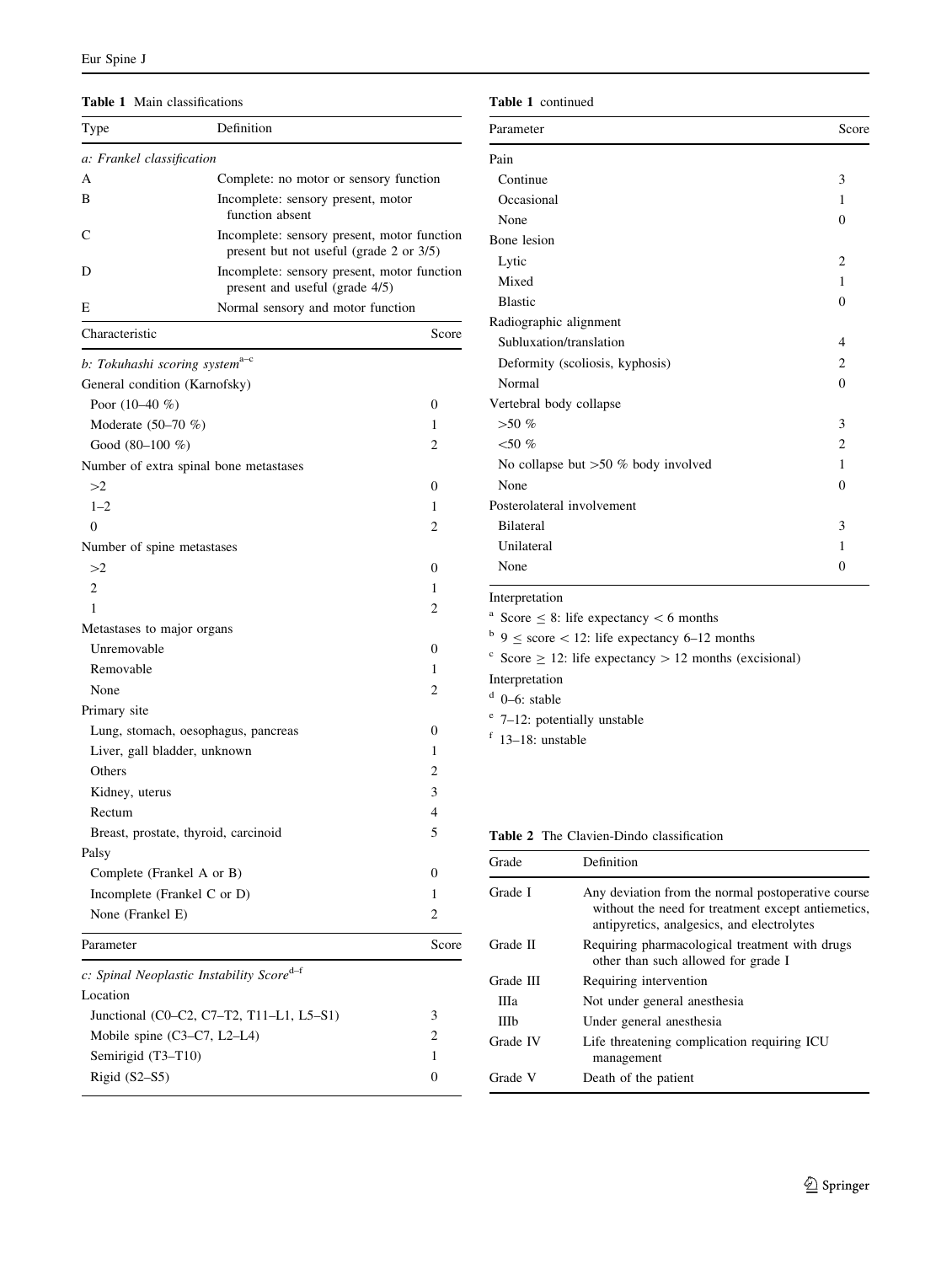### Population

The main demographical data are summarized in Table 3. Fifty-three patients have been included in this study. There were 45 men and 8 women with a mean age at diagnosis of 59.2 years (range 36–78 years). The mean KPS was 74.3 (range 60–90). With regard to the Tokuhashi score, 44 patients (83 %) had a score inferior or equal to 8 while 9 patients (17 %) had a score between 9 and 11. The time from lung cancer diagnosis to occurrence of bone metastasis was less than 1 month in 21 patients, between 1 and 6 months in 18 patients, between 6 months and 1 year in 10 patients and more than 1 year in 4 patients. The major histological types of the primary site were adenocarcinoma (31 patients), followed by squamous cell carcinoma (nine patients), small cell carcinoma (eight patients), large cell carcinoma (four patients), and undifferentiated carcinoma (one patient). According to the SINS, seven patients had a stable lesion (0–6), 35 patients had a potentially unstable lesion (7–12) and 11 patients had an unstable lesion  $(13-18).$ 

## Operative parameters

The affected levels were the upper cervical spine (C1–C2) in 2 patients, the lower cervical spine (C3–C7) in 7 patients, the upper thoracic spine (T1–T6) in 22 patients, the lower thoracic spine (T7–T12) in 13 patients and the lumbar spine (L1–L5) in nine patients. Twenty-five patients underwent spinal cord decompression only, while 28 patients underwent both decompression and spinal stabilization. There was a strong correlation between the surgical stabilization and the SINS ( $p = 0.0001$ ). Indeed, all patients with an unstable lesion have benefited from surgical stabilization. Conversely, no patient with a stable lesion underwent surgical stabilization.

| Table 3 Main demographical<br>data | Variable                             | Mean value         | $p$ value <sup>b</sup> |
|------------------------------------|--------------------------------------|--------------------|------------------------|
|                                    | Age (range)                          | 59.2 (range 36-78) | 0.0990                 |
|                                    | Sex                                  |                    | 0.4672                 |
|                                    | Male $(\%)$                          | 45 (84.9 %)        |                        |
|                                    | Female $(\% )$                       | 8 $(15.1\%)$       |                        |
|                                    | Karnofsky performance status (range) | 74.3 (range 60–90) | < 0.0001               |
|                                    | Delay LC/SM <sup>a</sup>             |                    | 0.0216                 |
|                                    | $<$ 1 month                          | 21 $(39.6\%)$      |                        |
|                                    | $1-6$ months                         | 18 $(34.0%$        |                        |
|                                    | 6 months to 1 year                   | 10 $(18.9 %)$      |                        |
|                                    | $>1$ year                            | 4 $(7.5\%)$        |                        |
|                                    | Histology                            |                    | 0.3477                 |
|                                    | Adenocarcinoma (%)                   | 31 $(58.5\%)$      |                        |
|                                    | Squamous cell carcinoma (%)          | 9 (17.0 $%$ )      |                        |
|                                    | Small cell carcinoma (%)             | $8(15.1\%)$        |                        |
|                                    | Large cell carcinoma (%)             | 4 $(7.5\%)$        |                        |
|                                    | Undifferentiated (%)                 | $1(1.9\%)$         |                        |
|                                    | Level                                |                    | 0.3526                 |
|                                    | Upper cervical spine $(C1-C2)$       | 2 $(3.8\%)$        |                        |
|                                    | Lower cervical spine (C3-C7)         | $7(13.2\%)$        |                        |
|                                    | Upper thoracic spine $(T1-T6)$       | 22 $(41.5\%$       |                        |
|                                    | Lower thoracic spine (T7-T12)        | 13 (24.5 %)        |                        |
|                                    | Lumbar spine $(L1-L5)$               | 9 (17.0 %)         |                        |
|                                    | Frankel                              |                    | 0.0217                 |
|                                    | A                                    | $3(5.7\%)$         |                        |
|                                    | B                                    | 10 $(18.9\%$       |                        |
|                                    | $\mathsf{C}$                         | 14 $(26.4\%)$      |                        |
|                                    | D                                    | 11 $(20.7 \%)$     |                        |
|                                    | E                                    | 15 $(28.3\%)$      |                        |

Bold values are statistically significant at  $p < 0.05$ 

<sup>a</sup> Delay between lung cancer diagnosis and occurrence of spine metastasis

<sup>b</sup> Univariate analysis of factors that may have influenced the ''Surgical success''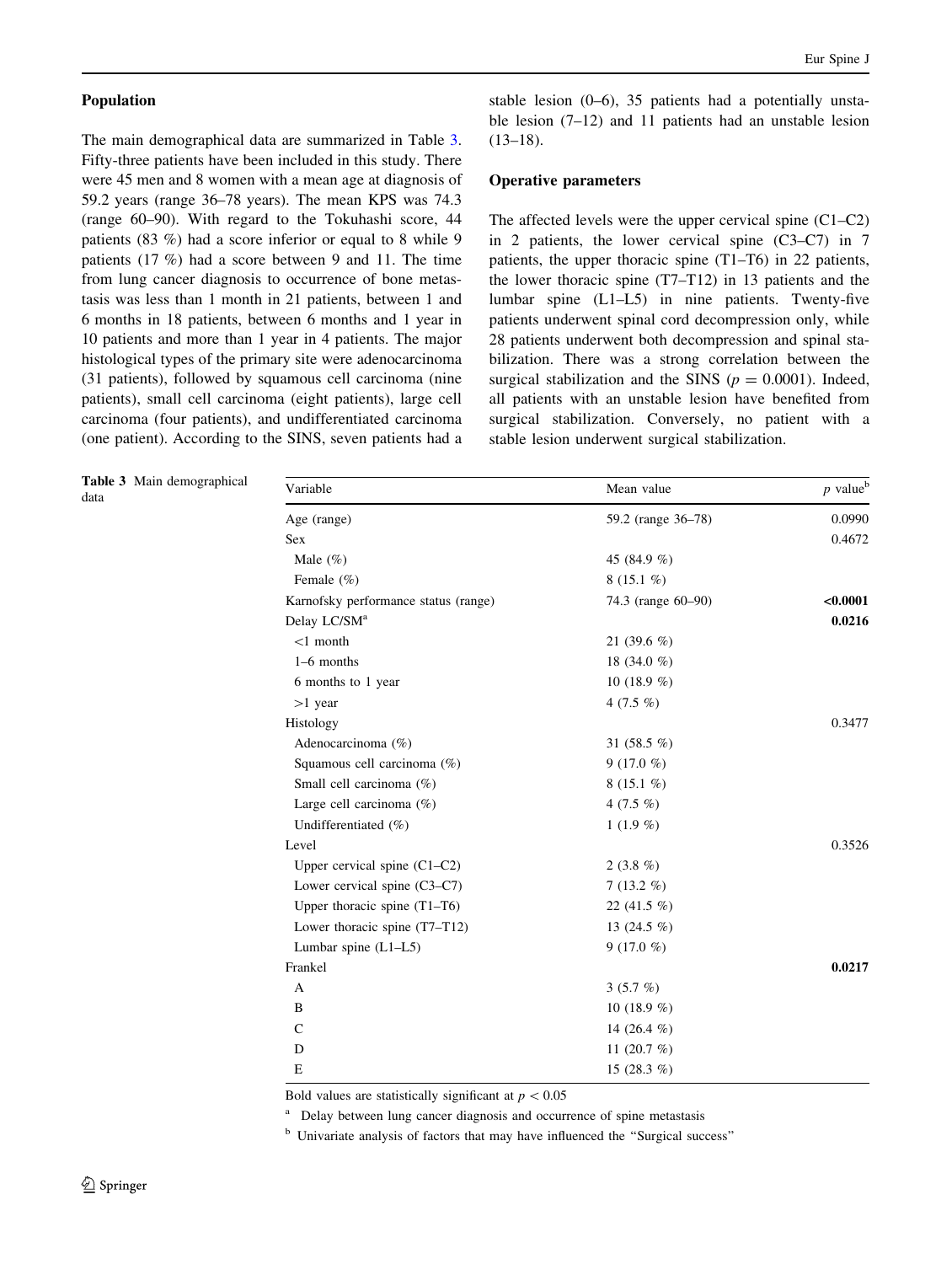<span id="page-4-0"></span>The mean operative time was 120 min (range 40–220 min) and the mean estimated blood loss was 840 ml (100–3200 ml). Five patients required blood transfusion during or immediately after the surgery.

### Outcome

Regarding functional outcome, surgery was effective in preserving or restoring durably the ability to ambulate for 36 patients (67.9 %). Note that three patients who where ambulatory preoperatively worsened their neurological condition (Table 4). Regarding pain control, surgery was effective in decreasing pain durably and significantly (without increasing pain medication) in 37 patients (69.8 %). No patients reported significantly and sustainably increase of pain in relation to surgery. Regarding spinal stability, surgery was considered effective for 44 patients (83.0 %). Postoperative CT-scan demonstrated solid hardware anchorage in the 28 patients who underwent spinal stabilization. Surgery was also effective for 16 of the 25 patients who underwent decompression only, as they have shown no new clinical or radiological signs of instability during follow-up. Nine patients (17 %), who underwent decompression surgery, have presented clinical and radiological signs of instability related to local tumor progression, which required the wearing of an orthosis. Finally, seven patients presented severe complications (grade -  $>$  IIIb). Three patients presented an epidural haematoma that required reoperation and was responsible for durable neurological decline (loss of ambulation). Two patients presented massive pulmonary embolism requiring

Table 4 Functional outcomes

Table 5 Measurement of surgical success rate

| Preop         | Postop |                |   |    |    |    |
|---------------|--------|----------------|---|----|----|----|
|               | А      | B              | C | D  | Е  |    |
| A             |        |                |   |    |    | 3  |
| B             |        | 4              |   | 5  |    | 10 |
| $\mathcal{C}$ |        |                | 6 | 5  | 2  | 14 |
| D             |        |                |   | 5  | 5  | 11 |
| Ε             |        | $\overline{c}$ |   |    | 13 | 15 |
|               | 2      | 8              |   | 16 | 20 | 53 |

Patients for whom surgery has enabled to preserve or restore ambulation are highlighted in italics

prolonged ICU management (grade IV). Two patients presented cardiopulmonary failure resulting in death (grade V).

A total of 32 patients were able to leave the hospital and return home after surgery. Factors that demonstrated value in predicting the ability of patients to leave hospital were the KPS ( $p = 0.0156$ ), the Tokuhashi score ( $p = 0.039$ ), the Frankel scale  $(p = 0.0087)$  and the occurrence of a major complication ( $p = 0.012$ ).

#### Success rate

If we consider as good results patients for whom surgery was effective to restore or preserve ambulation, to relieve pain, and to ensure stability without severe complication, the success rate was 49  $%$  (Table 5). However, if we consider as good results patients for whom surgery was effective to restore or maintain ambulation and relieve pain without severe complication, regardless of stability, the success rate was 52.8 %. Finally, only taking into account the functional outcome and complications regardless of pain and stability, the success rate was 64.2 %. On univariate analysis, the factors influencing the postoperative outcome were the KPS ( $p < 0.001$ ), the Frankel grade  $(p = 0.0217)$  and the delay between the cancer diagnosis and the occurrence of spine metastases ( $p = 0.0216$ ). Age, sex, histology and level were not statistically significant factors in predicting postoperative outcome.

### Survival

The median survival was 11 weeks (range  $3-110$ ; SD = 5.585) for patients who were considered ''surgical success'' and 8 weeks (range  $0-140$ ; SD = 5.269) for patients for whom surgery was not considered successful (Fig. [1](#page-5-0)). The difference was not statistically significant ( $p = 0.1766$ ). In this population the revised Tokuhashi score has not demonstrated accuracy to predict survival ( $p = 0.7994$ ).

# **Discussion**

Despite their high incidence, there is still no consensus regarding ideal management of symptomatic spine metastases [[12](#page-6-0)]. For decades, radiotherapy has been considered

| Preserve/restore<br>ambulation | Pain relief | Stability | No severe<br>complication | Number of<br>patients $(\%)$ |
|--------------------------------|-------------|-----------|---------------------------|------------------------------|
|                                |             |           |                           | 26(49%)                      |
|                                |             |           |                           | 28 (52.8 %)                  |
|                                |             |           |                           | 34 (64.2 $%$ )               |
|                                |             |           |                           | 36 (67.9 $%$ )               |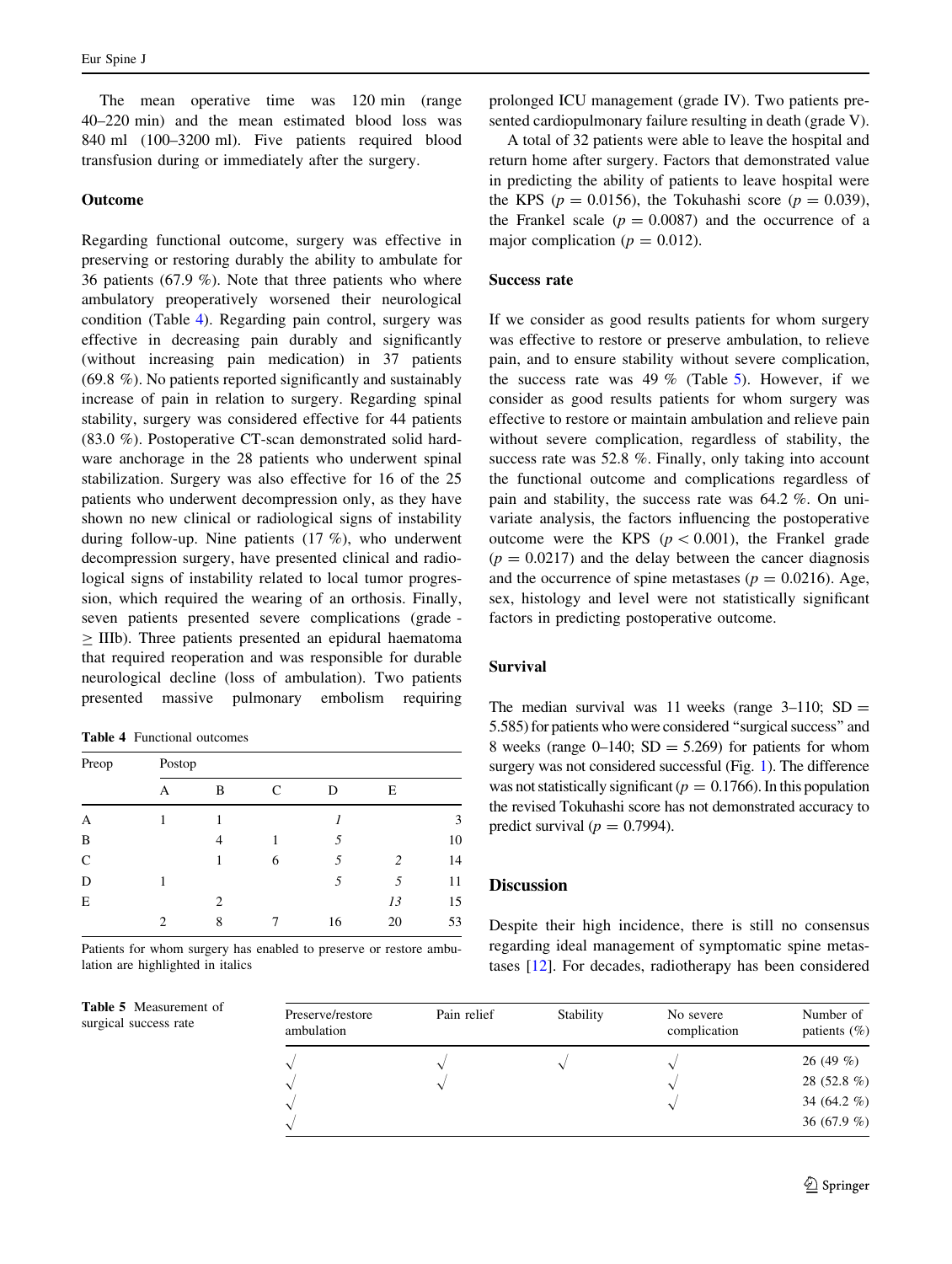<span id="page-5-0"></span>

Fig. 1 Kaplan–Meier plot of overall survival time (weeks) for patients who were considered "surgical success" (red line) and for patients for whom surgery was not considered successful (blue line)

the mainstay treatment, as surgery has not demonstrated any clear benefit [[13\]](#page-6-0). Indeed, historically surgery consisted of performing a simple laminectomy with the objective to release the pressure on the spinal cord and to reverse neurological symptoms. As 70 % of spine metastases involve the vertebral body, this strategy has led to frequent worsening of the patients' neurological condition and increasing spinal instability. With the indiscriminant use of laminectomy regardless of spine stability, surgical treatment of spine metastases remained dormant. Over the last two decades, progresses in surgical techniques and spinal instrumentations have allowed surgeons to ensure wide decompression and solid stabilization, providing efficient solutions to patients [[14–16\]](#page-6-0). This led to dramatic improvement of patients' outcomes, as demonstrated by randomized controlled trials [[17,](#page-6-0) [18](#page-7-0)]. Patchell et al. [[18\]](#page-7-0) conducted a controlled prospective trial comparing surgical treatment followed by adjuvant radiation with conventional radiation alone. This study confirmed the superiority of surgical management in terms of maintaining or regaining ambulation. Patients treated with surgery retained ambulatory longer than patients in the radiation group. In the surgical group 56 % of no ambulatory patients regained ability to walk, compared with 19 % in the radiation group. Moreover, they reported a lower analgesic and corticosteroid consumption in the surgical group. Nevertheless, many criticisms and controversies still exist regarding the benefit of surgical treatment in the palliative management of spine metastases. Detractors of surgery emphasize the relatively high morbidity rate associated with this more aggressive treatment strategy  $[5, 6, 19]$  $[5, 6, 19]$  $[5, 6, 19]$  $[5, 6, 19]$  $[5, 6, 19]$  $[5, 6, 19]$ . This concern is even more important for patients with a limited life expectancy, for whom the benefits of surgery can be surpassed by its potential side effects. Thus, it is crucial to better assess the patient's life expectancy, and many scoring systems have been developed for this purpose [\[7](#page-6-0), [8\]](#page-6-0). Despite some discrepancies, they all agree that of all solid cancers, the lung has the worst prognosis among patients with spine metastases. Indeed, lung cancer has a high potential for turning into metastasis, and the diagnosis is often established late, as the symptoms in the early stages are not common [\[20](#page-7-0)]. Among all scoring systems, the Tokuhashi score [[7\]](#page-6-0) is the most widely used (Table [1](#page-2-0)). Although this score has shown its accuracy in predicting survival in patients with spine metastases of various cancers [\[21](#page-7-0)], it has not shown predictive value in this population of patients with lung cancer only. Indeed, the median survival was 2.1 months and was not influenced by the revised Tokuhashi score ( $p = 0.7994$ ). Similarly, in our series, the median survival was also not influenced by the surgical success (Fig. 1). Several studies revealed similar survival times [\[22](#page-7-0), [23](#page-7-0)]. However, we should be very cautious when reading these results as the survival of patients with spine metastases from lung cancer is likely to improve because of the incorporation of new therapeutic options, including specific target molecular therapies [\[24](#page-7-0)]. Although recent studies have already shown a slight improvement in survival thanks to these new therapies, especially in patients with EGFR mutation [[25,](#page-7-0) [26](#page-7-0)], it appeared crucial to analyze the relevance of surgery in these frail patients.

Currently, the main indications for surgery are spinal cord compression, intractable pain and spinal instability [\[12](#page-6-0), [27\]](#page-7-0). However, due to the high variability of clinical and radiological situations, there is still no consensus to define patients who are valuable candidates for surgery. Patients with short expected life expectancy are generally contraindicated for surgery. Similarly, patients with complete paralysis (Frankel A) evolving for more than 24 h are also contraindicated, as neurological recovery cannot be expected [[28](#page-7-0)]. In our series, only three patients with complete paraplegia (Frankel A) have been operated on. Although surgeries have been performed soon  $(<24 h)$ after the onset of symptoms, only one patient experienced significant improvement enabling recovery of walking. There is still no consensus on the manner to consider a surgical success. Survival  $[25, 29]$  $[25, 29]$  $[25, 29]$  is not a sufficient criterion as many studies have demonstrated that survival of these patients was not influenced by their neurological status [\[30](#page-7-0), [31](#page-7-0)]. In our studies, we also demonstrated that patients for whom surgery was considered successful have not experienced longer survival (Fig. 1). Many studies in this field consider as good results of patients who have presented an improvement in their neurological status at discharge [[15,](#page-6-0) [16,](#page-6-0) [25](#page-7-0), [26,](#page-7-0) [29](#page-7-0), [30](#page-7-0)]. However, surgery should be considered effective, only if the improvement is sufficient, enabling the patient to regain ambulation durably. In our study, we decided to take into account four criteria: ambulation, pain relief, stability and absence of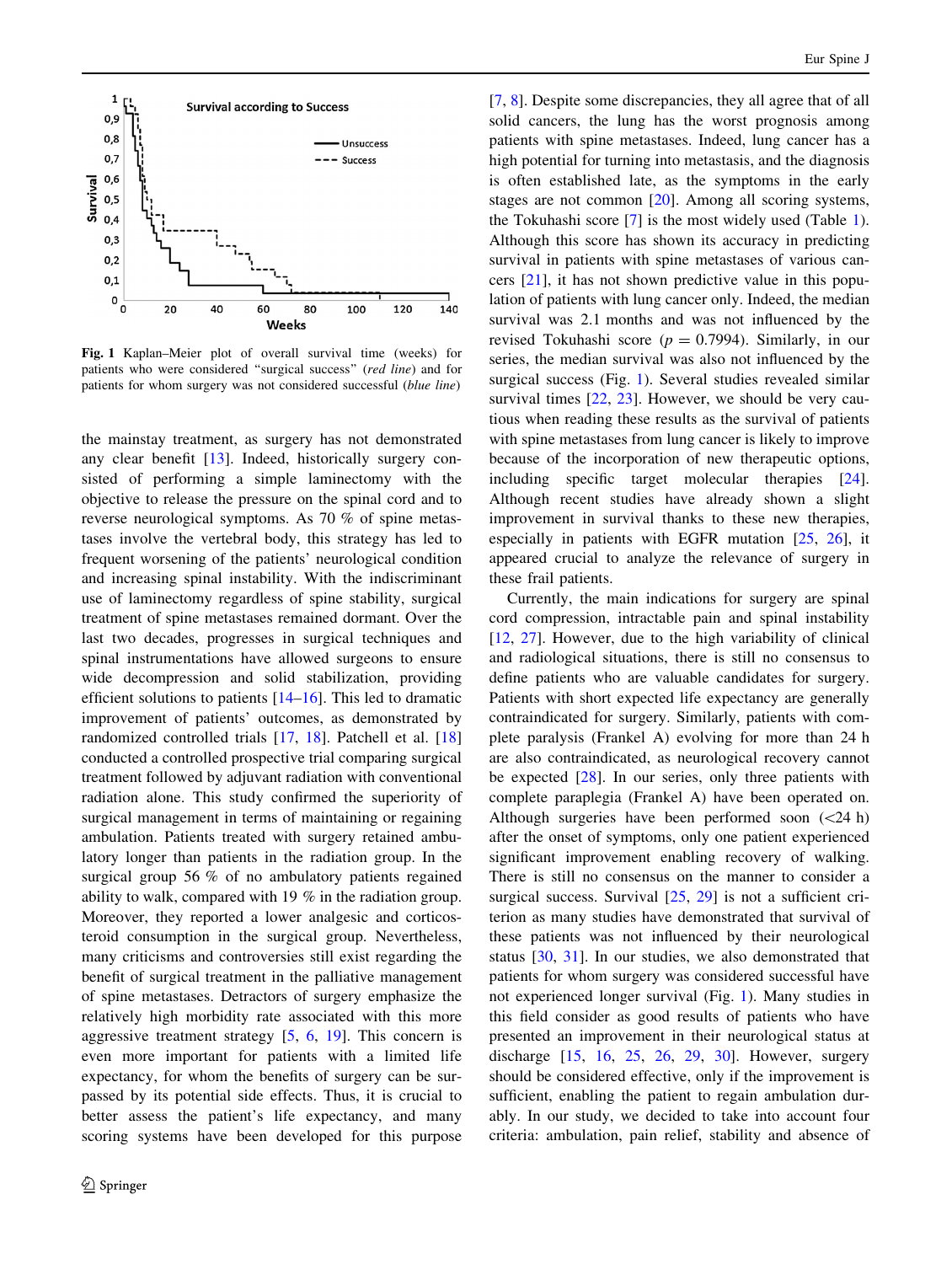<span id="page-6-0"></span>major complication. After performing an individual analysis, the presence of these four criteria was required to consider a posteriori that a surgery was successful. Using these criteria, only 49 % of patients operated on have been considered as surgical success. The main prognostic factors were the KPS, the Frankel grade and the delay between the cancer diagnosis and the occurrence of spine metastases. Age, sex, histology and level were not statistically significant factors in predicting postoperative outcome. These results must be balanced by the fact that seven patients presented major complications, resulting in death for two patients and in the loss of ambulation for three patients who were ambulatory preoperatively (Table [4](#page-4-0)).

The main limitation of this study is directly related to its retrospective nature. In this study, we included only patients with symptomatic spine metastasis for whom surgery was considered suitable by the treated surgical team. Oncological treatments and EGFR mutation status may be additional prognostic factors to take into consideration [[32\]](#page-7-0), although they have not been considered in our study, as it was not performed routinely during the study period. Furthermore, the recent development of minimally invasive techniques of decompression and stabilization are likely to decrease the complication rate and improve patient outcomes in the future [[33–36\]](#page-7-0). Similarly, percutaneous cement augmentation techniques have not been considered in our study. These techniques that are contraindicated in case of spinal cord compression are likely to ensure spinal stabilization and achieve efficient pain relief with a limited morbidity in well-selected patients, as reported by many studies [[37,](#page-7-0) [38](#page-7-0)]. Despite its limitations, this study is useful because it helps to better select patients with symptomatic vertebral metastasis who are likely to really benefit from surgical treatment. It also highlights the necessity to develop a postoperative outcome score, based on the presented criteria, to homogenize the results of future studies in this field.

## Conclusion

By applying various clinical criteria, more than 50 % of patients operated on for a symptomatic spine metastasis have not "really" benefited from surgery. Surgery is not recommended for patients with spine metastases from lung cancer, based on limited success and potential iatrogenic effects, which are likely to alter the quality of life of these frail patients with limited life expectancy.

#### Compliance with ethical standards

Conflict of interest None.

### References

- 1. Hayat MJ, Howlader N, Reichman ME, Edwards BK (2007) Cancer statistics, trends, and multiple primary cancer analyses from the surveillance, epidemiology, and end results (SEER) program. Oncologist 12:20–37
- 2. Brihaye J, Ectors P, Lemort M, Van Houtte P (1988) The management of spinal epidural metastases. Adv Tech Stand Neurosurg 16:121–176
- 3. Witham TF, Khavkin YA, Gallia GL, Wolinski JP, Gokaslan ZL (2006) Surgery insight: current management of epidural spinal cord compression from metastatic spine disease. Nat Clin Pract Neurol 2:87–94
- 4. Ibrahim A, Crockard A, Antonietti P, Boriani S, Bunger C, Gasbarrini A, Grejs A, Harms J, Kawahara N, Mazel C, Melcher R, Tomita K (2008) Does spinal surgery improve the quality of life for those with extradural (spinal) osseous metastases? An international multicenter prospective observational study of 223 patients. J Neurosurg Spine 8(3):271–278
- 5. Wiggins GC, Mirza S, Bellabarba C, West GA, Chapman JR, Shaffrey CI (2001) Perioperative complications with costoversectomy and anterior approaches to thoracic and thoracolumbar tumors. Neurosurg Focus 11(6):e4
- 6. Pascal-Moussellard H, Broc G, Pointillart V, Simeon F, Vital JM, Senegas J (1998) Complications of vertebral metastasis surgery. Eur Spine J 7:438–444
- 7. Tokuhashi Y, Matsuzaki H, Oda H, Oshima M, Junnosuke R (2005) A revised scoring system for preoperative evaluation of metastatic spine tumor prognosis. Spine 230(19):2186–2191
- 8. Leithner A, Radl R, Gruber G, Hochegger M, Leithner K, Welkerling H, Rehak P, Windhager R (2008) Predictive value of seven preoperative prognostic scoring systems for spinal metastases. Eur Spine J 17(11):1488–1495
- 9. Frankel HL, Hancock DO, Hyslop G, Melzak J, Michaelis LS, Ungar GH, Vernon JD, Walsh JJ (1969) The value of postural reduction in the initial management of closed injuries of the spine with paraplegia and tetraplegia I. Paraplegia 7(3):179–192
- 10. Fisher CG, Dipaola CP, Ryken TC, Bilsky MH, Shaffrey CI, Berven SH et al (2010) A novel classification system for spinal instability in neoplastic disease: an evidence-based approach and expert consensus from the spine oncology study group. Spine 35:E12211229
- 11. Clavien PA, Barkun J, de Oliveira ML, Vauthey JN, Dindo D, Schulick RD et al (2009) The Clavien-Dindo classification of surgical complications: five-year experience. Ann Surg 250:187–196
- 12. Zairi F, Marinho P, Bouras A, Allaoui M, Assaker R (2013) Recent concepts in the management of thoracolumbar spine metastasis. J Neurosurg Sci 57:45–54
- 13. Young RF, Post EM, King GA (1980) Treatment of spinal epidural metastases. Randomized prospective comparison of laminectomy and radiotherapy. J Neurosurg 53(6):741–748
- 14. Tomita K, Kawahara N, Kobayashi T, Yoshida A, Murakami H, Akamaru T (2001) Surgical strategy for spinal metastases. Spine 26:298–306
- 15. Gokaslan ZL, York JE, Walsh GL, McCutcheron IE, Lang FF, Putnam JB Jr, Wildrick DM, Swisher SG, Abi-Said D, Sawaya R (1998) Transthoracic vertebrectomy for metastatic spinal tumors. J Neurosurg 89:599–609
- 16. Cho DC, Sung JK (2009) Palliative surgery for metastatic thoracic and lumbar tumors using posterolateral transpedicular approach with posterior instrumentation. Surg Neurol 71:424–433
- 17. van den Bent MJ (2005) Surgical resection improves outcome in metastatic epidural spinal cord compression. Lancet 366(9486): 609–610